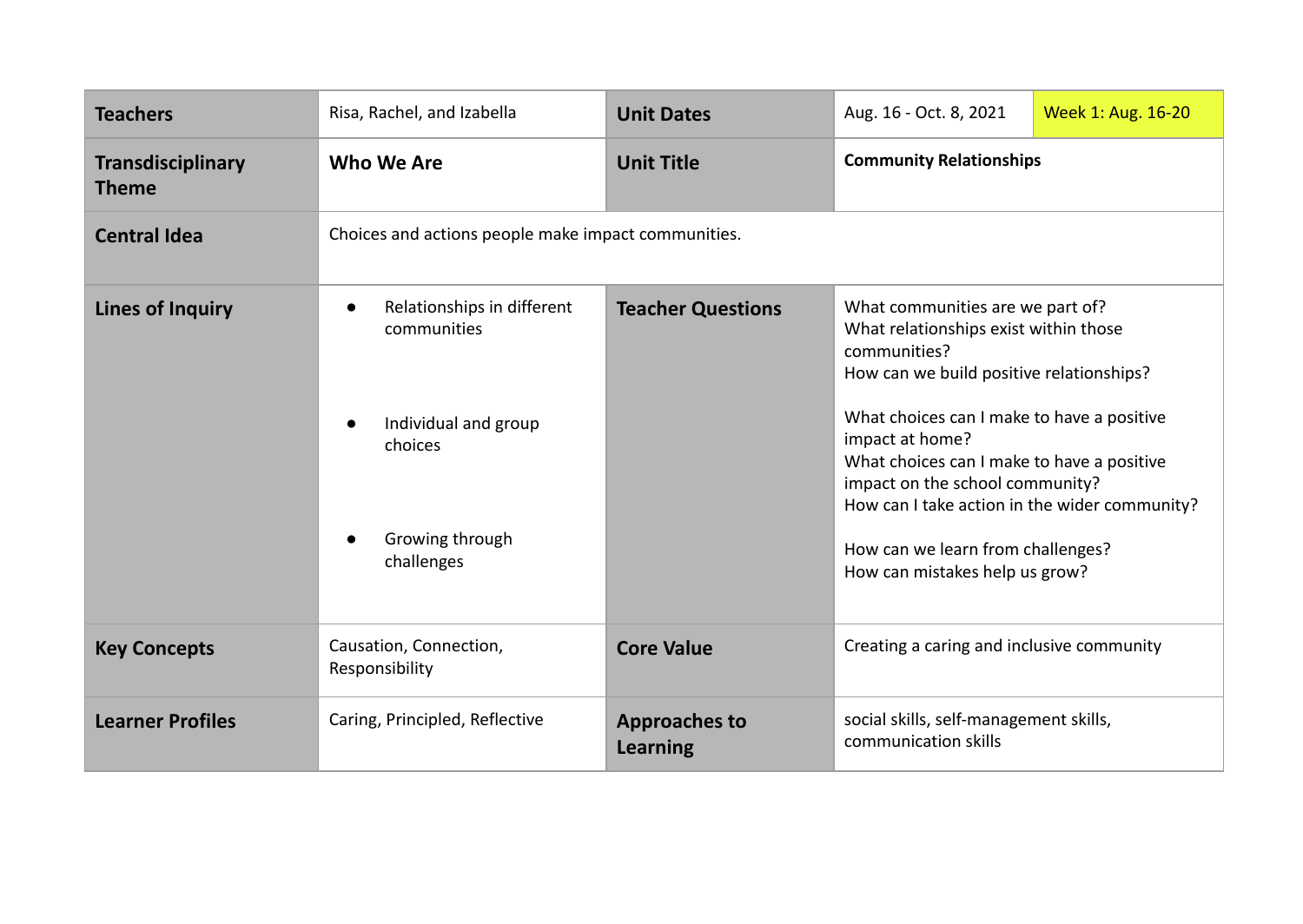| <b>Specialist Classes</b> |                                                                                                                                                                                                                                                              |                                                                          |  |  |
|---------------------------|--------------------------------------------------------------------------------------------------------------------------------------------------------------------------------------------------------------------------------------------------------------|--------------------------------------------------------------------------|--|--|
| Week 1                    | <b>Learning Outcomes</b>                                                                                                                                                                                                                                     | <b>Resources Needed</b>                                                  |  |  |
| <b>Thai</b>               | Understanding ourselves and others as a learner and create a<br>caring & inclusive of remote learning environment.                                                                                                                                           | papers, pencils, markers or color pencils, and whiteboard                |  |  |
| <b>TAL</b>                | Students will begin to understand classroom<br>agreements/expectations and be able to implement basic skills<br>required for remote learning to create caring<br>environment/community. Reviewing Thai vocabulary of<br>self-introduction, numbers, colours. | mini whiteboard, marker, coloured pencils, papers.                       |  |  |
| <b>PE</b>                 | The students will recognize and develop the skills required for<br>an inclusive remote P.E. learning community.                                                                                                                                              | 1 large ball, 1 small ball                                               |  |  |
| <b>Music</b>              | We can clap, sing and move to the music                                                                                                                                                                                                                      | Device and internet connection                                           |  |  |
| Art                       | Students will begin to understand themselves as a learner and<br>an artist and create a remote learning environment.                                                                                                                                         | paper, pencils, coloring materials (crayon, marker, colored pencil etc.) |  |  |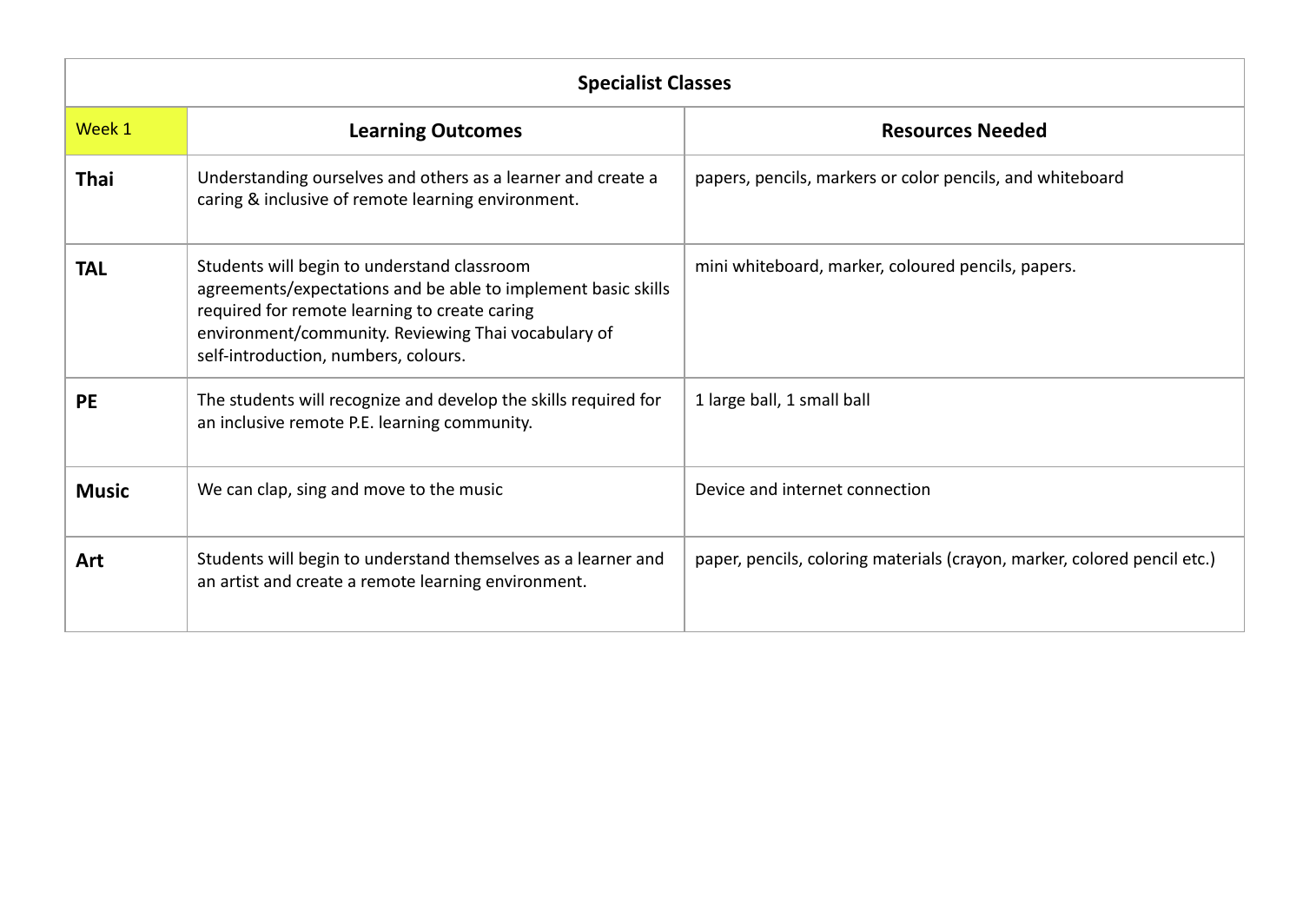| Week 1 | <b>Unit of Inquiry</b>                                                                                                                                                                                                                                                                                                                                                                                                                                                                                               | <b>Language Arts</b>                                                                                                                                                                                                                                                                                                                                                                                                                                                                                                                                                        | <b>Mathematics</b>                                                                                                                                                                                                                                                                                                                                                                                                                                                                                                                                                                      |
|--------|----------------------------------------------------------------------------------------------------------------------------------------------------------------------------------------------------------------------------------------------------------------------------------------------------------------------------------------------------------------------------------------------------------------------------------------------------------------------------------------------------------------------|-----------------------------------------------------------------------------------------------------------------------------------------------------------------------------------------------------------------------------------------------------------------------------------------------------------------------------------------------------------------------------------------------------------------------------------------------------------------------------------------------------------------------------------------------------------------------------|-----------------------------------------------------------------------------------------------------------------------------------------------------------------------------------------------------------------------------------------------------------------------------------------------------------------------------------------------------------------------------------------------------------------------------------------------------------------------------------------------------------------------------------------------------------------------------------------|
| Mon.   |                                                                                                                                                                                                                                                                                                                                                                                                                                                                                                                      | Parent workshops and Teacher Planning Day                                                                                                                                                                                                                                                                                                                                                                                                                                                                                                                                   |                                                                                                                                                                                                                                                                                                                                                                                                                                                                                                                                                                                         |
| Tues.  | Learning Engagement: Draw a self-portrait. Take a<br>photo of your drawing and upload to SeeSaw. Use<br>the voice caption to tell us about yourself.<br><b>Learning Outcome:</b><br>-Describe some physical and personal<br>characteristics and personal preferences<br>-Identify themselves in relation to others (for<br>example, family, peers, school class, ethnicity,<br>gender)<br><b>Success Criteria:</b><br>I can draw a picture of myself.<br>I can share (tell) at least 3 things about myself.          | Learning Engagement: Storytime: listen to a book<br>read aloud and respond to a story<br><b>Learning Outcome:</b><br>-Actively engage in fiction group reading activities<br>with purpose and understanding<br>-With prompting and support, describe the<br>relationship between illustrations and the story in<br>which they appear.<br><b>Success Criteria</b><br>I can listen attentively to a story read aloud.<br>I can describe which part of the story the picture is<br>showing.                                                                                    | Learning Engagement: Calendar and attendance<br>discussions at morning meeting (ex: days of the<br>week, counting days at school, counting children<br>present, etc.)<br><b>Learning Outcome:</b><br>-collect and represent data in different types of<br>graphs, for example, tally marks, bar graphs<br>-understand that calendars can be used to<br>determine the date, and to identify and sequence<br>days of the week and months of the year<br><b>Success Criteria:</b><br>I can contribute to calendar discussions.<br>I can use tally marks to count.                          |
| Wed.   | Learning Engagement: Post a photo of your family<br>on SeeSaw. Use the voice caption to tell us about<br>your family.<br><b>Learning Outcome:</b><br>-Describe familiar people, places, things, and<br>events and, with prompting and support, provide<br>additional detail.<br>-Identify themselves in relation to others (for<br>example, family, peers, school class, ethnicity,<br>gender)<br><b>Success Criteria:</b><br>I can describe my family members.<br>I can describe some characteristics of my family. | Learning Engagement: Share your self-portrait from<br>yesterday at morning meeting. Tell us about yourself,<br>and ask your classmates questions.<br><b>Learning Outcome:</b><br>-Describe some physical and personal characteristics<br>and personal preferences<br>-Identify themselves in relation to others<br>-Speak audibly and express thoughts, feelings, and<br>ideas clearly<br>-Understand and use question words (e.g., who, what,<br>where, when, why, how).<br><b>Success Criteria</b><br>I can tell at least 3 things about myself.<br>I can ask a question. | Learning Engagement: Gather a collection of<br>objects of your choice and count them. Make one<br>collection that you think is a small number, and one<br>that you think is a big number. Take photos of your<br>collections, upload to SeeSaw, and tell how many<br>objects are in each.<br><b>Learning Outcome:</b><br>-use whole numbers up to hundreds or beyond in<br>real-life situations<br>-read, write and compare whole numbers up to<br>hundreds or beyond<br><b>Success Criteria:</b><br>I can count how many objects are in a set.<br>I can compare big and small numbers. |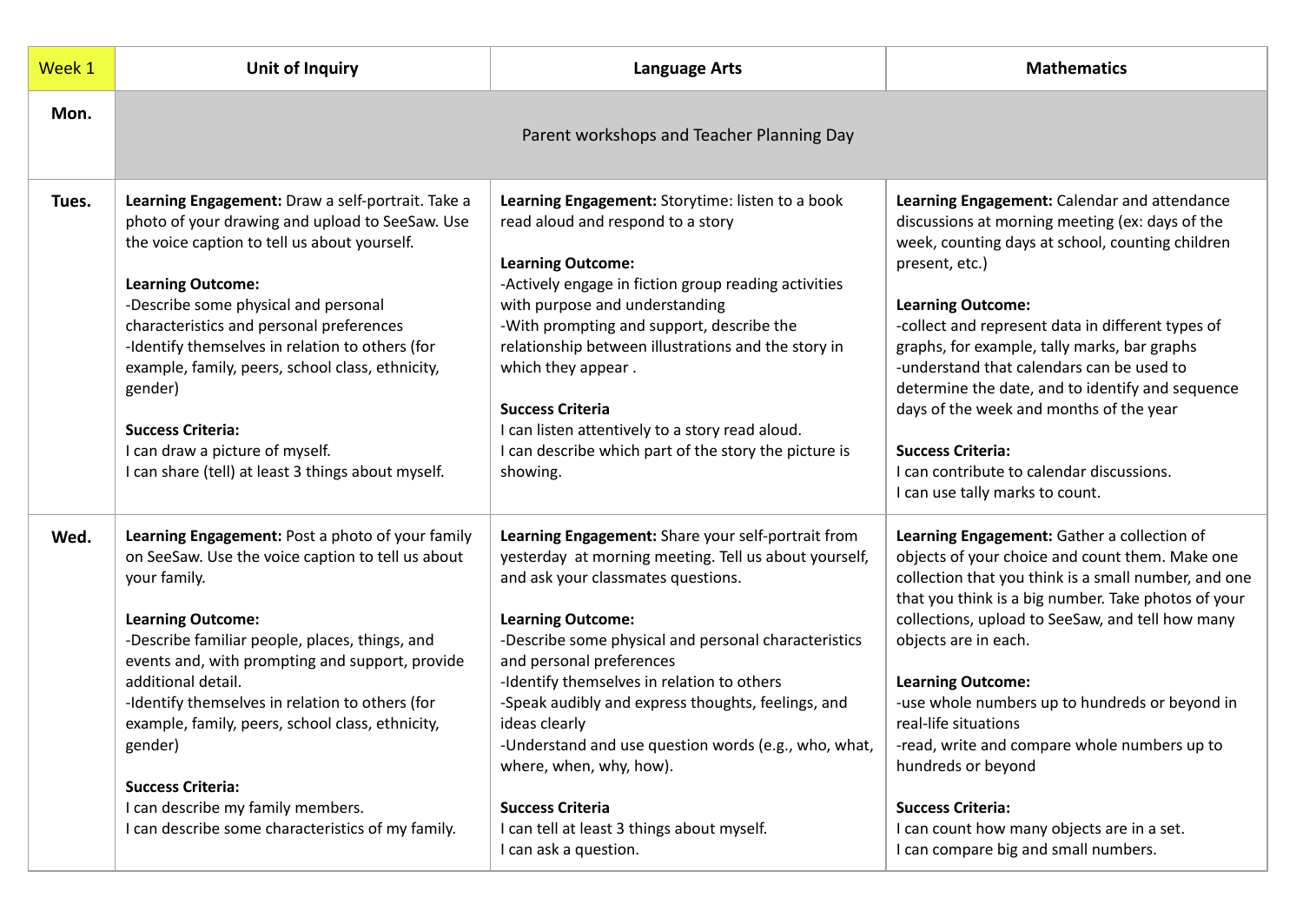| Week 1 | <b>Unit of Inquiry</b>                                                                                                                                                                                                                                                                                                                                                                                                                                                                                                                                                                                                                                                                                                                                                                                                   | <b>Language Arts</b>                                                                                                                                                                                                                                                                                                                                                                                                                                                                                                                                                                                                                                                                                         | <b>Mathematics</b>                                                                                                                                                                                                                                                                                                                                                                                                                 |
|--------|--------------------------------------------------------------------------------------------------------------------------------------------------------------------------------------------------------------------------------------------------------------------------------------------------------------------------------------------------------------------------------------------------------------------------------------------------------------------------------------------------------------------------------------------------------------------------------------------------------------------------------------------------------------------------------------------------------------------------------------------------------------------------------------------------------------------------|--------------------------------------------------------------------------------------------------------------------------------------------------------------------------------------------------------------------------------------------------------------------------------------------------------------------------------------------------------------------------------------------------------------------------------------------------------------------------------------------------------------------------------------------------------------------------------------------------------------------------------------------------------------------------------------------------------------|------------------------------------------------------------------------------------------------------------------------------------------------------------------------------------------------------------------------------------------------------------------------------------------------------------------------------------------------------------------------------------------------------------------------------------|
| Thurs. | Learning Engagement: Children will share their<br>family photograph at morning meeting, and tell us<br>about their family (ex: who is in your family, where<br>you come from, what languages you speak, what you<br>like to do together, how each person helps out, etc.)<br>Children will also be encouraged to ask each other<br>questions.<br><b>Learning Outcome:</b><br>-Describe familiar people, places, things, and events<br>-Identify themselves in relation to others (ex: family,<br>peers, school class, ethnicity, gender)<br>-Understand and use question words<br>-Speak audibly and express thoughts, feelings, and<br>ideas clearly<br><b>Success Criteria:</b><br>I can describe my family members.<br>I can describe some characteristics of my family.<br>I can listen to others and ask questions. | Learning Engagement: Draw a picture of your<br>summer break. Show where you were, who was<br>there, what you did, and how you felt. You can<br>tell more by adding letters, words, or a voice<br>caption.<br><b>Learning Outcome:</b><br>-Relate a story about their past<br>-Use a combination of drawing, dictating, and<br>writing to narrate a single event or several<br>loosely linked events, and provide a reaction to<br>what happened.<br>-explain how different experiences can result in<br>different emotions<br><b>Success Criteria</b><br>I can draw a picture of my break.<br>I can communicate details (i.e. who, what,<br>where) using a combination of drawing, writing,<br>and speaking. | Learning Engagement: Share your knowledge<br>about shapes. Identify the shapes of objects<br>around your home or outside. How many<br>different shapes can you find and name?<br><b>Learning Outcome:</b><br>-sort, describe and label 2D and 3D shapes<br>-understand that geometric shapes are useful<br>for representing real-world situations<br><b>Success Criteria:</b><br>I can name 2D and 3D shapes in my<br>environment. |
| Fri.   | Learning Engagement: Fun Zooms! Children will choose from various fun zoom rooms, building community relationships by sharing our passions. Fun<br>Zooms may include literacy and math games, oral language activities, the arts, and more.<br><b>Learning Outcome:</b><br>-value interacting, playing and learning with others<br>-celebrate the accomplishment of the group<br>-share ideas clearly and confidently<br>-take turns<br>-listen respectfully to others<br><b>Success Criteria:</b><br>I can enjoy positive interactions with others.                                                                                                                                                                                                                                                                     |                                                                                                                                                                                                                                                                                                                                                                                                                                                                                                                                                                                                                                                                                                              |                                                                                                                                                                                                                                                                                                                                                                                                                                    |